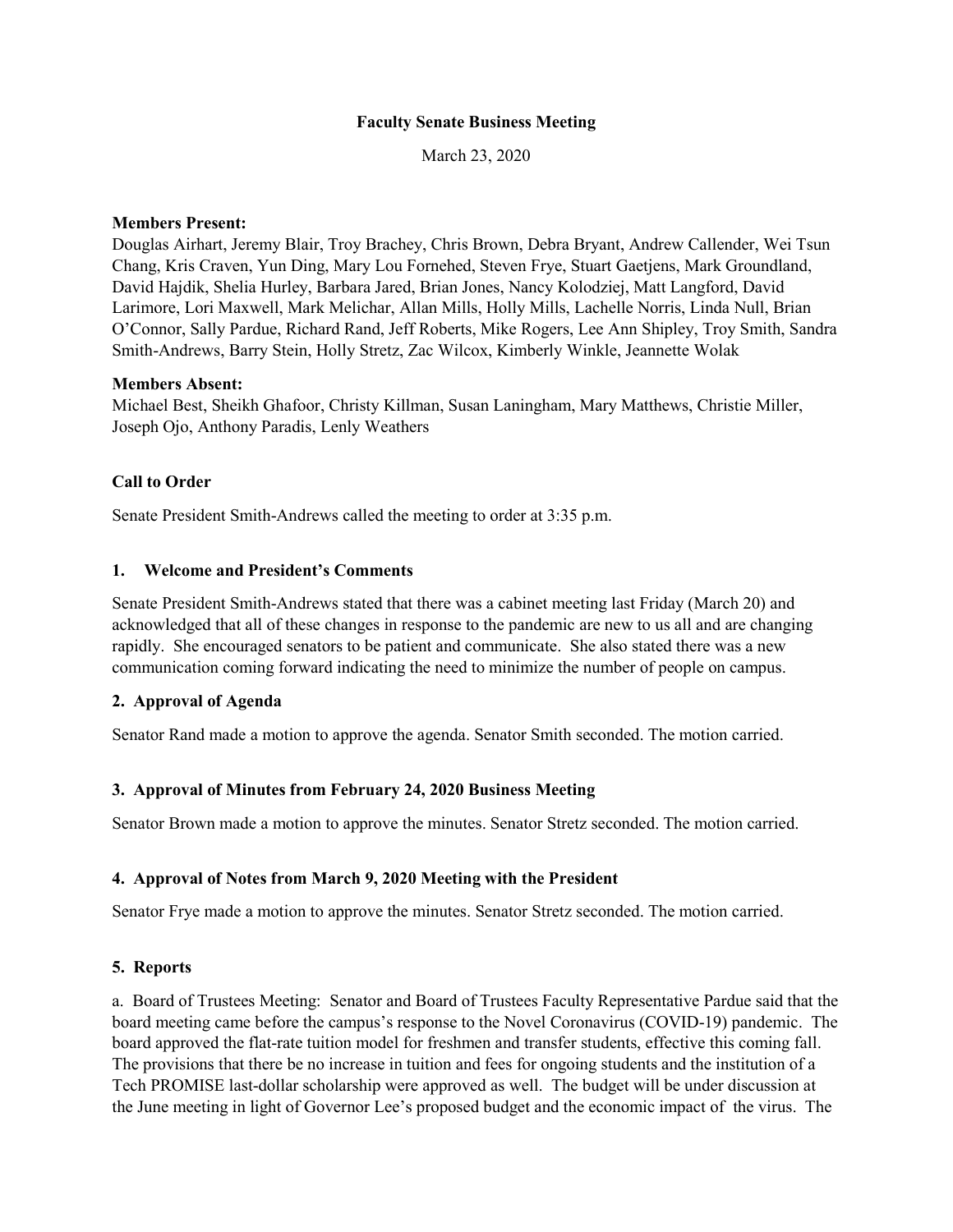board approved a raise and bonus for President Oldham. Senator Pardue is still pursuing information or action regarding the lack of across-the-board raises or bonuses, and there has been no action thus far on the request to reinstate the task force to examine compensation, workload, and evaluations. Human Resources is doing a peer salary comparison study, but this information does not address the lack of bonuses/and raises among employees here.

b. Academic Council: There is a meeting scheduled via Zoom on March 25 to discuss several new minors, among other business.

c. Administrative Council: The next meeting is on April 8. No items to report at this time.

d. Procedures Committee Status Report: The main changes that will be up for review in the councils include the number of representatives from the colleges and departments, the election of Faculty Members-At-Large, electronic voting procedures, and general clean-up.

e. Nominating Committee: The Nominating Committee is actively seeking nominations for President-Elect and Secretary.

# **6. Coronavirus (COVID-19) Response/Changes**

Senate President Smith-Andrew requested feedback regarding Tech's response and plans to deal with the pandemic.

a. Teaching: Faculty expressed that it would be nice to have more direct support. One senator was concerned about the loss of almost two weeks of instruction due to the tornado, Good Friday, and an extended spring break; how are faculty – especially those teaching prerequisites – to make sure the students leave the semester prepared? Senators were encouraged to tell faculty to stay in communication with faculty from those other courses to help focus on crucial learning objectives with the time left. Other senators expressed gratitude for the extra week of preparation for themselves and faculty who were not ready to move online. Senators were reminded that we all are making compromises on content, research, meetings, and other priorities due to the current crisis.

b. Advisement: no specific issues were mentioned

c. Tutoring: no specific issues were mentioned

d. Tenure/Promotion: This topic was added to the list to gauge interest in pursuing the topic later. Some universities are extending the tenure/promotion clock due to the way the virus has impacted research, conferences, deadlines, and other scholarly work. It was decided to wait and pursue the issue if it becomes an issue for faculty meeting their tenure and promotion deadlines. It was also suggested that chairs consider all that was halted when filling out future evaluations.

e. Students/Residents: Students who wish to remain on campus must apply; students remaining on campus will be housed in individual rooms with bathroom access. All other students must vacate the residence halls by Sunday, March 29.

Generally, senators feel the response is reasonable, but all would prefer faster website updating (when information changes) and a daily briefing regarding any changes or lack thereof. It would also be helpful for employees to know what students are being told because students often ask questions of faculty and staff (many senators did not know students were being asked to vacate).

# **7. Intellectual Property**

Senate President Smith-Andrews has asked the Provost to address the proposed changes to the Intellectual Property Policy so that it can be seen by the councils before the academic year ends. Information will be disseminated when the Senate President receives the Provost's response.